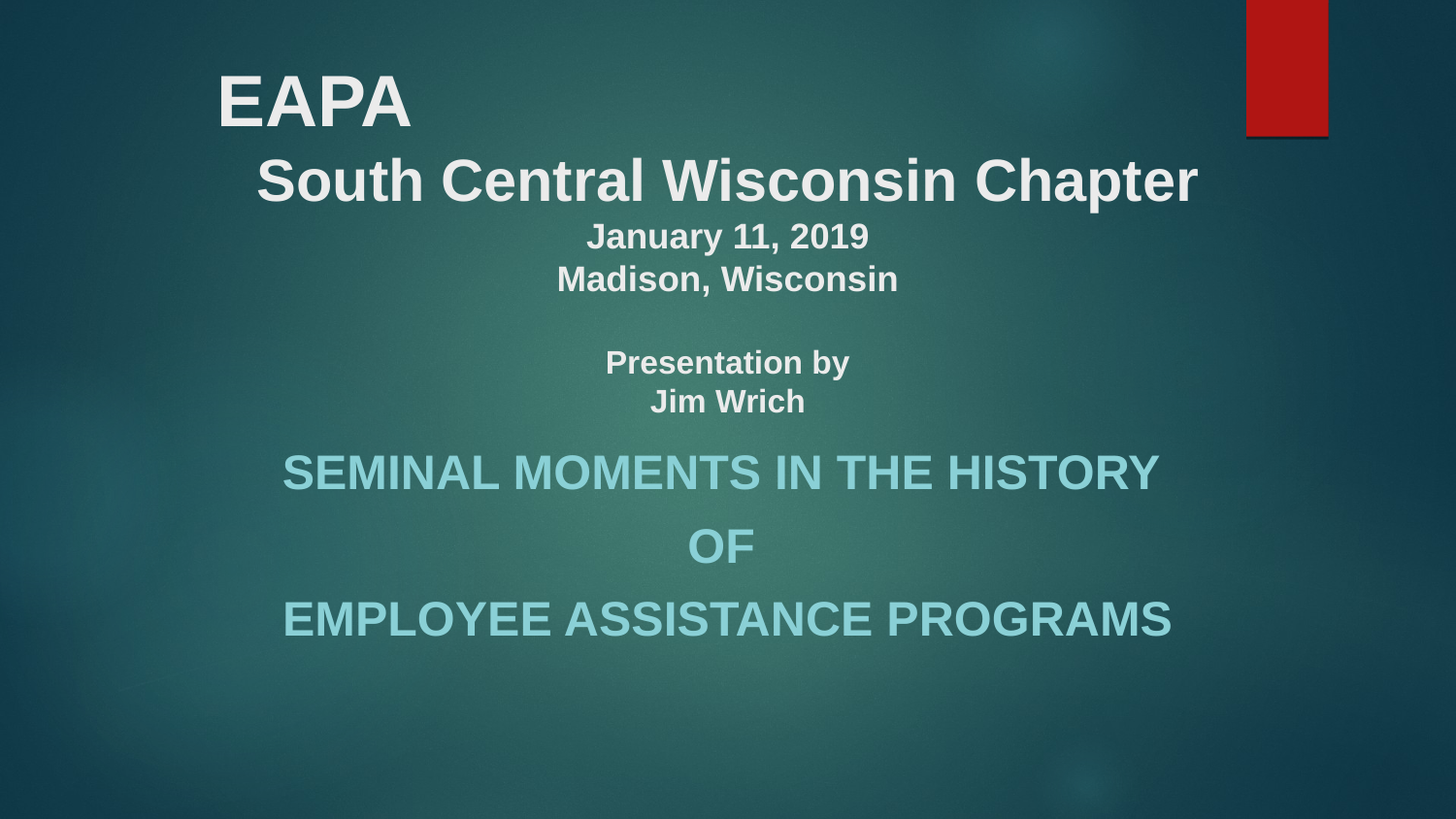**I. PRE-EAP "Content without context is pretext" Warren Bennis**

**ALCOHOLISM**

1935 ALCOHOLICS ANONYMOUS 1935 THE YALE CENTER OF ALCOHOL STUDIES (CAS) 1939 "ALCOHOLICS ANONYMOUS" TO EMPLOYERS, CHAPTER 10 1941 JACK ALEXANDER ARTICLE, "ALCOHOLICS ANONYMOUS", SATURDAY EVENING POST 1943 CENTER ON ALCOHOL STUDIES SUMMER SCHOOL 1944 THE NATIONAL COUNCIL ON ALCOHOLISM (NCADD) 1952 (1956) SMITHERS FOUNDATION

1962 THE RUTGERS CENTER ON ALCOHOL STUDIES

1971 NIAAA OCCUPATIONAL PROGRAMS BRANCH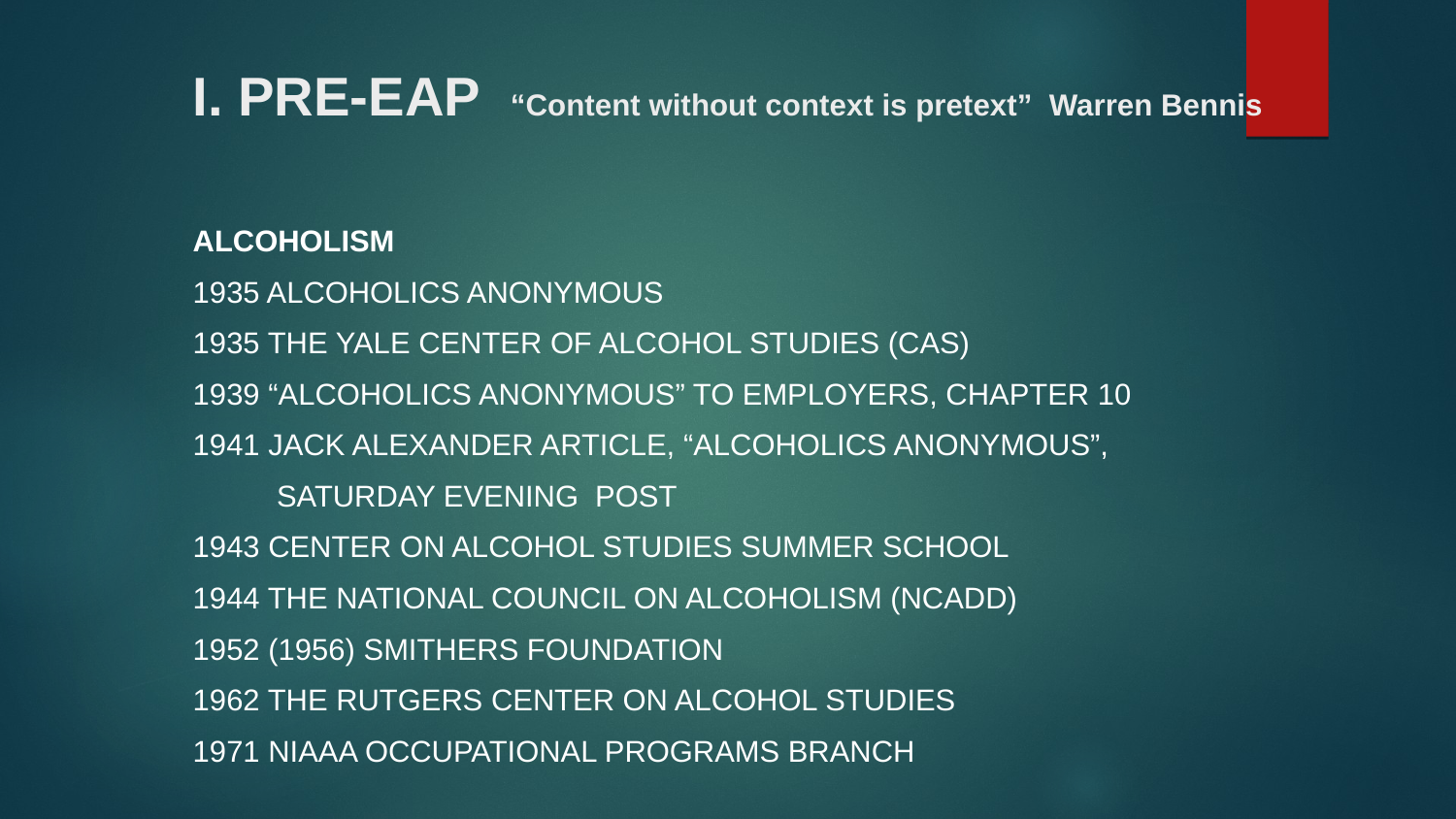## **WORKPLACE ALCOHOLISM PROGRAMS**

- **EARLY 1940s through the 1960s**
- ▶ Dupont Corporation and Eastman Kodak
	- A guy named "Joe"
- ▶ Northern Pacific Railway Company-- Les Vaughn/Fran Coyne
- $\blacktriangleright$  Employers of Wausau Jim Ray
- $\blacktriangleright$  Illinois Bell Fern Asma, M.D.
- ▶ Northern States Power Company –Thelma Johnson, RN
- ▶ "Insight", Kennecott Copper Company Otto Jones
- ▶ A few dozen other companies largely on the East Coast many of which were assisted by the National Council on Alcoholism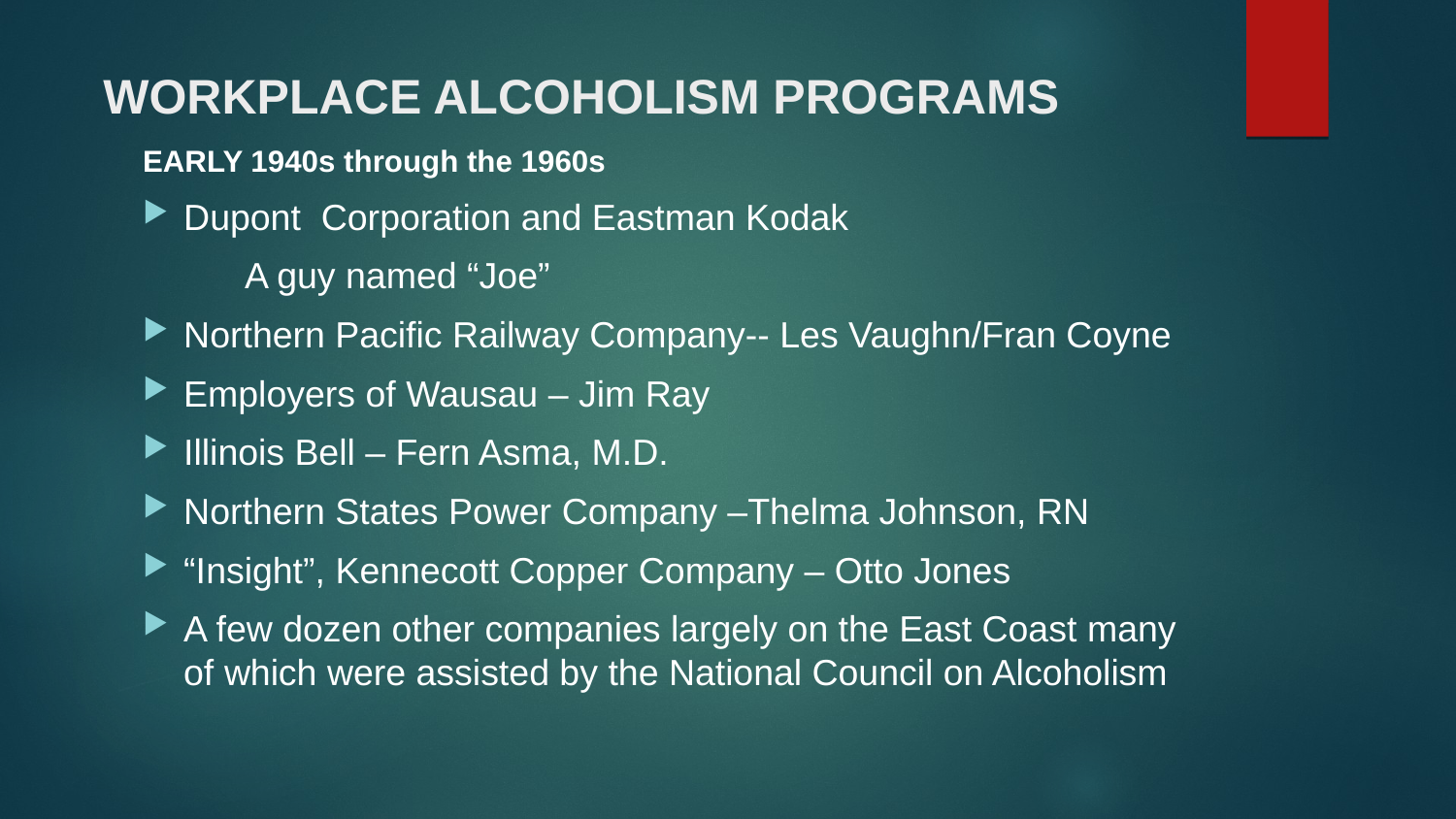## **FORMAL APPROACHES**

### **STRAIGHT ALCOHOL IDENTIFICATION PROGRAMS -- IAP**

- **Approval of management**
- A recovering member of A.A. is the designated referral resource
- $\blacktriangleright$  Train supervisors in the signs and symptoms  $-$  The Jellinek Curve.
- ▶ Confront the employee, usually in the later stages and refer them to the referral resource
- Referral Resource refers employee to A.A. often taking them personally and serving as their AA sponsor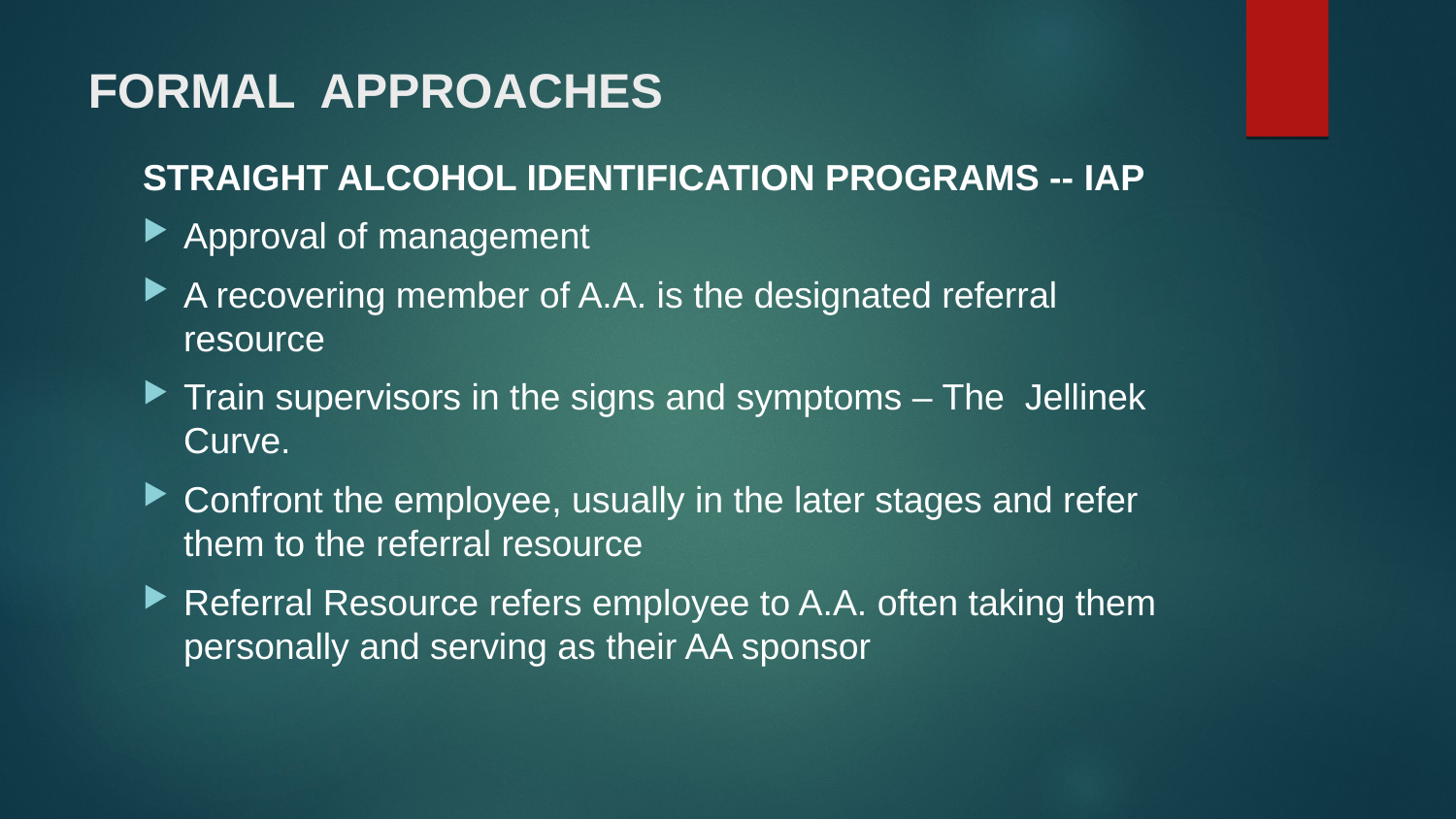# **Formal Approaches, continued**

### **JOB PRERFORMANCE FOCUSED ALCOHOL IDENTIFICATION PROGRAM -- OAP**

- ▶ Approval of senior management
- ▶ Some Union involvement in organized workplaces
- ▶ Written policy
- Designated Referral Resource: recovering AA member; professional or paraprofessional with intimate/extensive knowledge of alcoholism
- ▶ Training of first line supervisors in signs and symptoms of alcoholism *with strong admonishment not to diagnose.*
- Refer to alcoholism resource only on basis of performance problems, ie:
	- \* Documented poor performance
	- \* Stay-away-absenteeism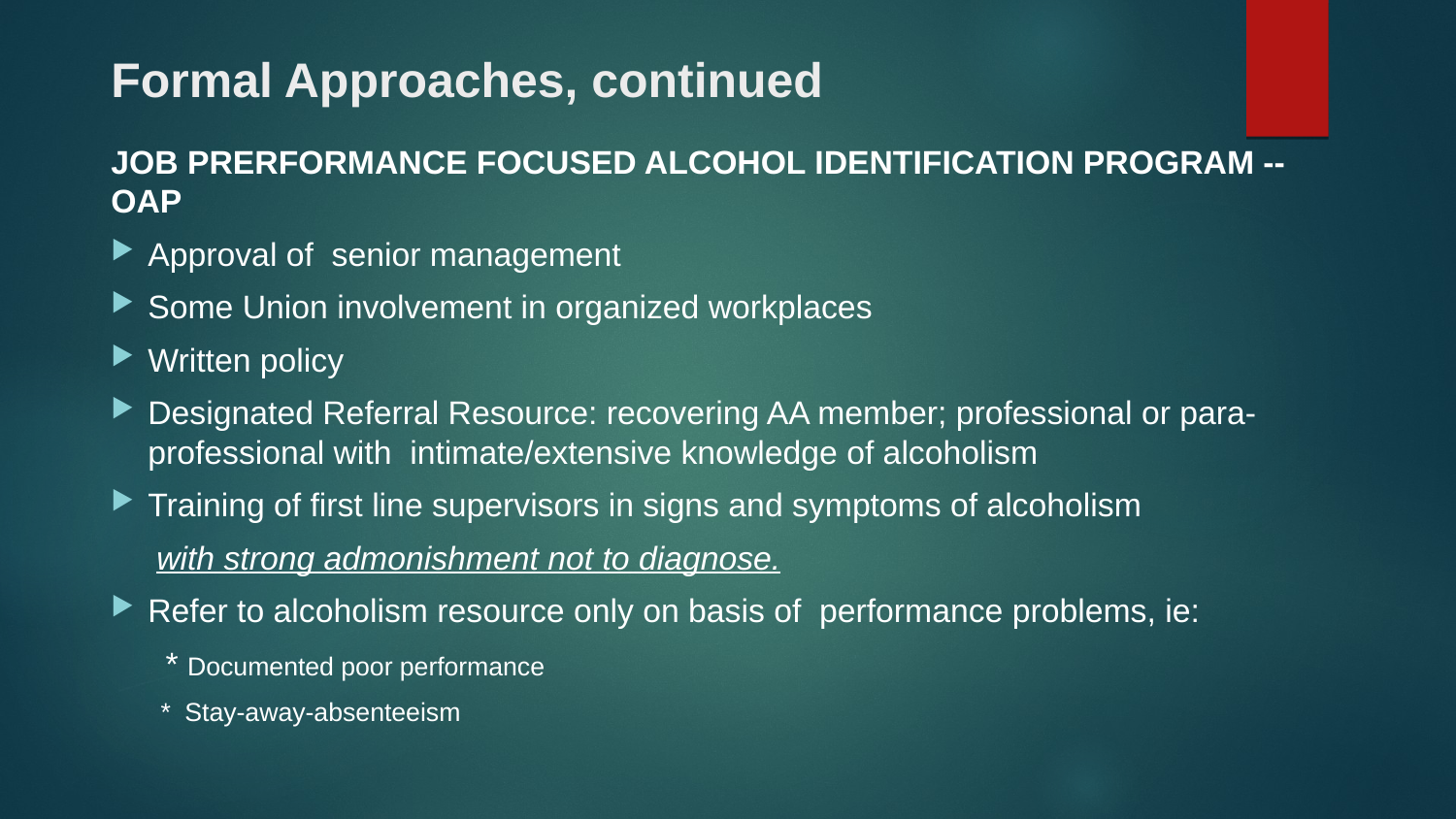# **MERITS AND LIMITATIONS OF IAPs/OAPs**

## **Merits**

# *High recovery rates*

- **Highly motivated** program coordinators
- ▶ **Natural Empathy** and insight
- ▶ Participants got *lots of personal attention*
- ▶ Demonstrated that even very late stage **alcoholics could recover**
- ▶ Advanced the **disease concept**

# **Limitations**

## *Low utilization rates*

- ▶ Double message to supervisors: "Here are the symptoms but don't diagnose!" "Refer employee to AA counselor, but don't diagnose!"
- ▶ Hard to train and it didn't last long.
- **Reinforced negative stereotypes**: Late stage I.D., no one above the first line supervisory level ever got referred to the program
- ▶ Very rare self/voluntary referrals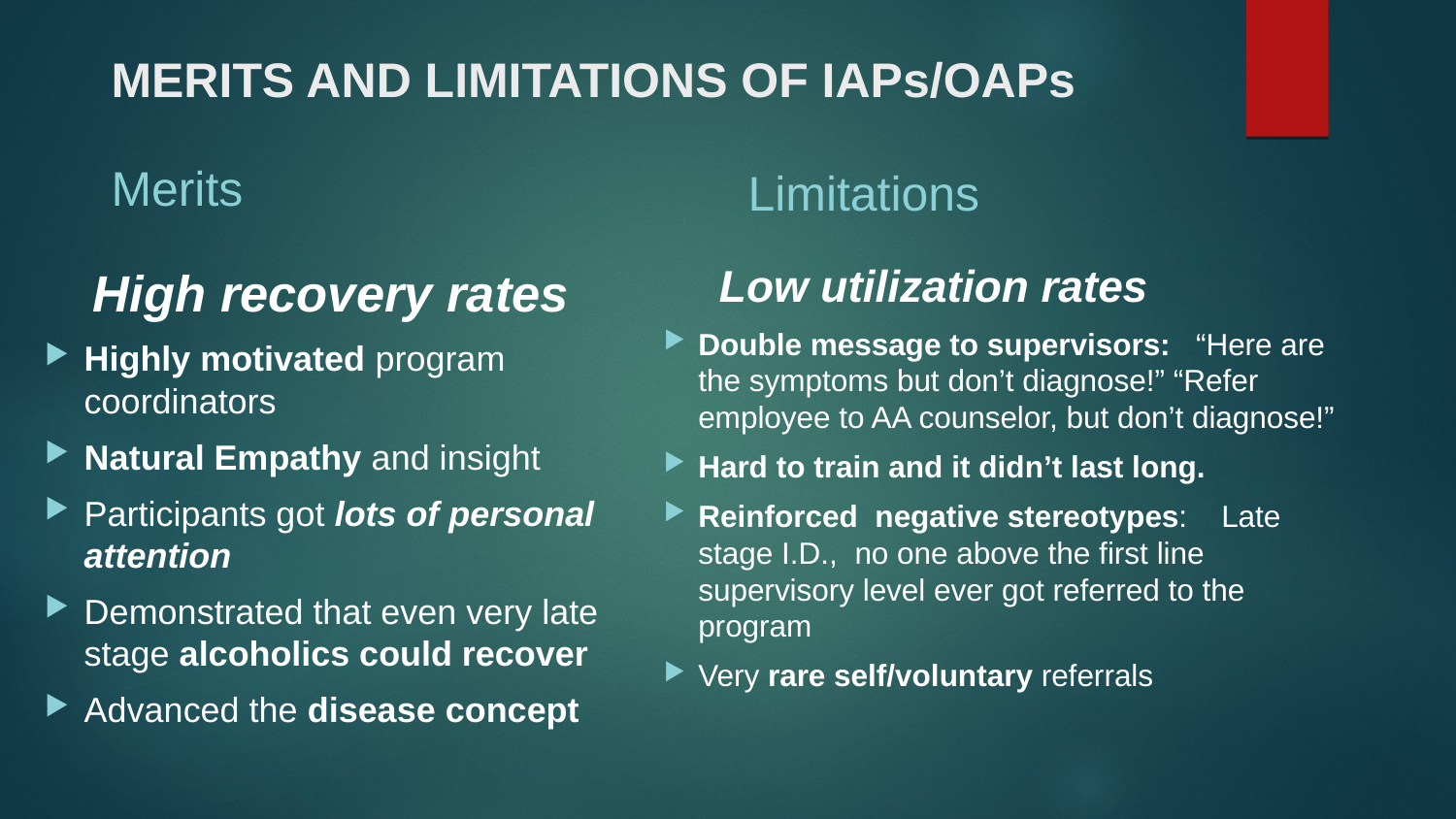**II. PROJECT 95 -- NIAAA MAJOR OBJECTIVES REDUCE THE STIGMA AND PUT A REAL DENT IN THE PROBLEM** ▶ Stereotype vs Reality 5% ON SKID ROW – 95% IN THE WORKPLACE **Earlier Identification using the structured characteristics of the workplace** Identify working models of intervention and referral with data **LAUNCH NATIONAL EFFORT – STATE BY STATE** REFINED OAPs INTRODUCE "THE BROADBRUSH APPROACH" "Insight" Otto Jones, Kennecott Copper Co. Ogden ,Utah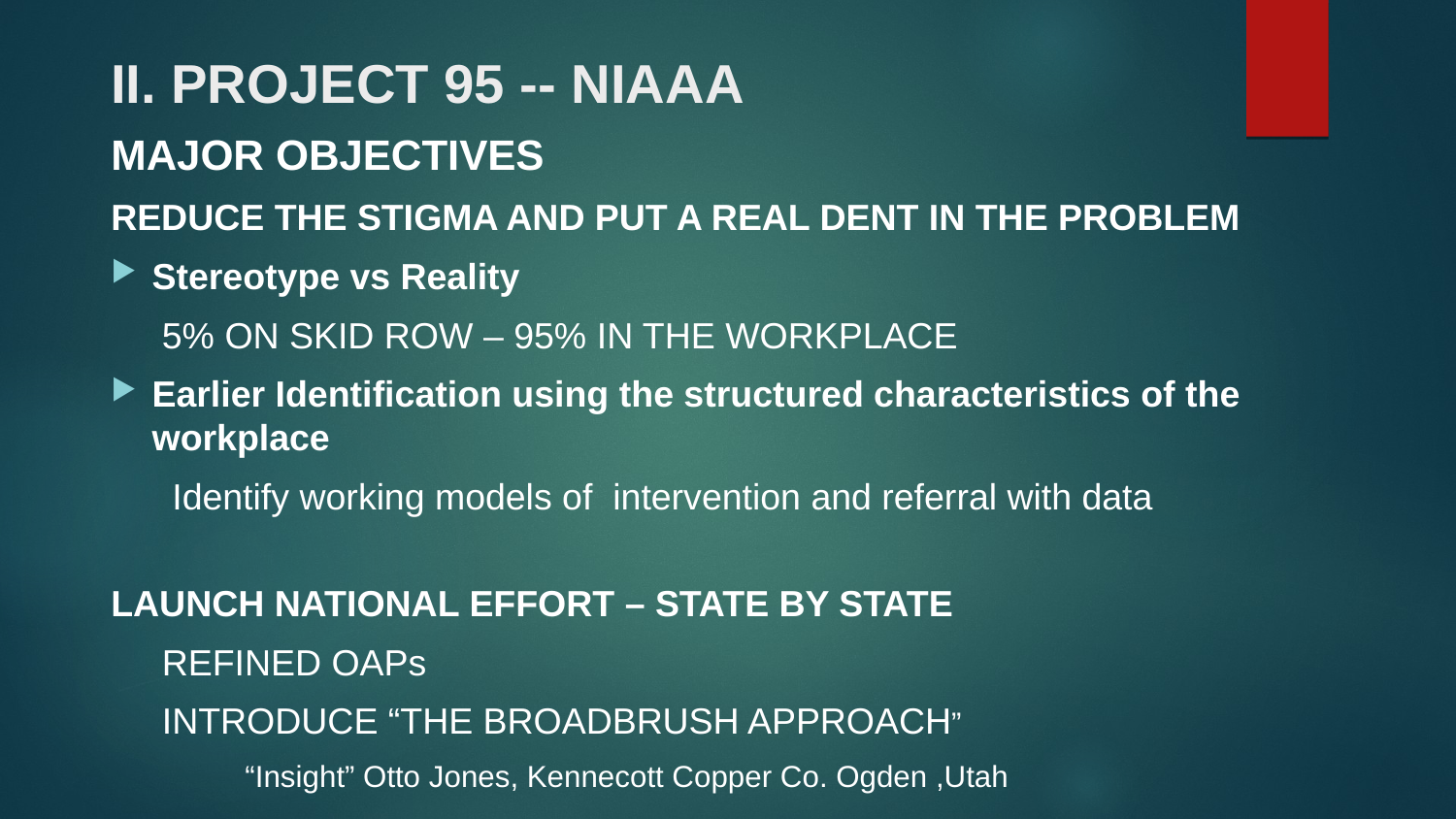# **GETTING STARTED–1972-1973**

### **OCCUPATIONAL PROGRAM CONSULTANTS (OPCs) The "Thundering 100"**

### **Minnesota:**

Pat Paulding –State of Minnesota Employees

Jim Wrich – All other public and private employers

First 6 months: Contacts and presentation with 87 employers

and 205 labor locals: 7 programs

### **Nationally**

Roughly 50 programs both OAP and Broadbrush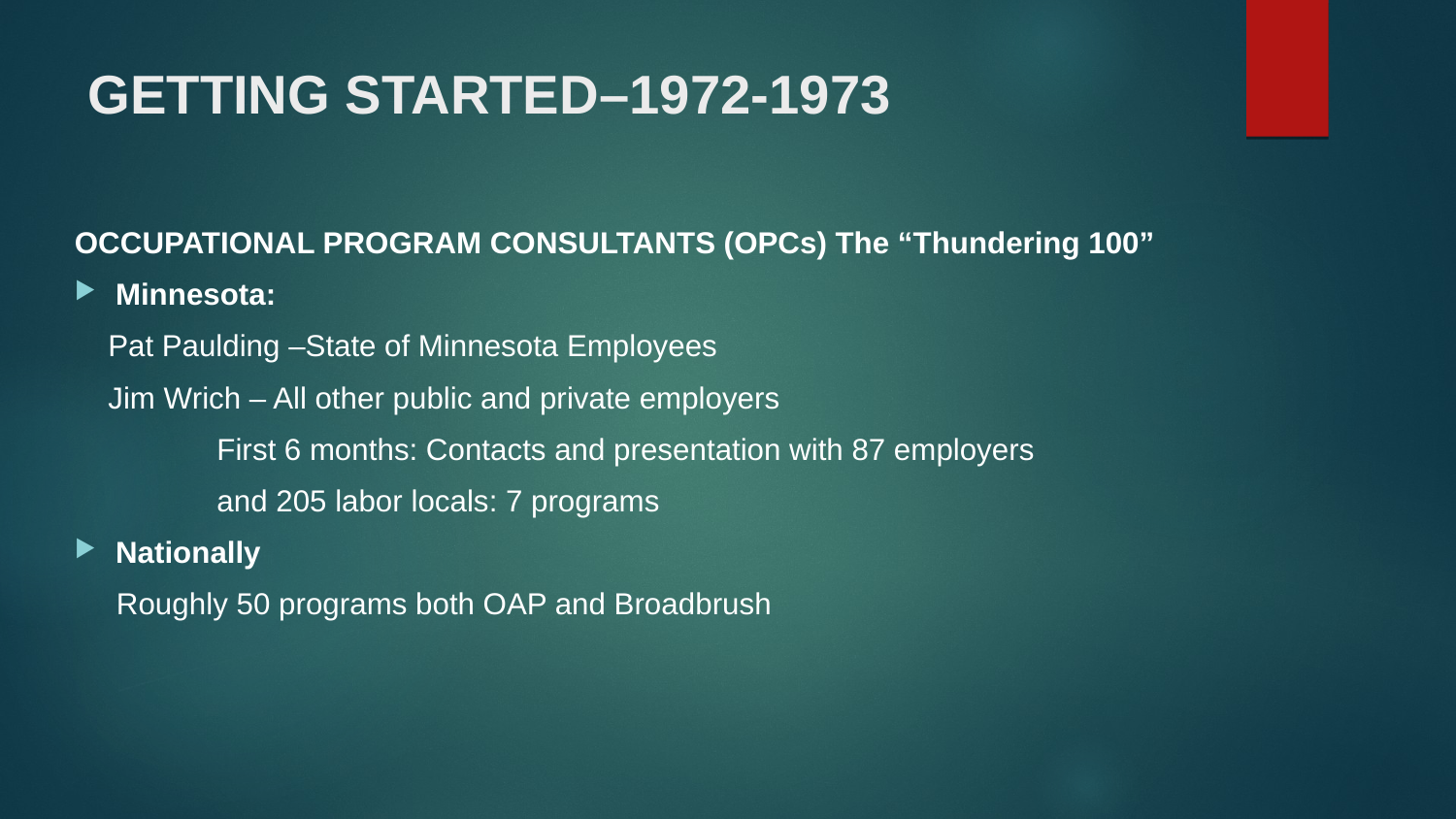**MAJOR OBJECTIVE AND CRITICAL ISSUES: Project 95OBJECTIVE: GETTING AS MANY ALCOHOLICS ON THE ROAD TO RECOVERY AS POSSIBLE**

## **ISSUES:**

### **UTILIZATION**

- 1. What is the population at risk and how large is it?
- 2. How many do we need to serve per year to penetrate that population at an acceptable level?

### **RECOVERY**

- 3. How will we know we are doing anyone any good?
- 4. What is recovery and what is an acceptable recovery rate **EVALUATION**
- 5. How will we know what difference our efforts made
	- A. Program participant (Employee/Family)
	- B. Organization (Employer/Union)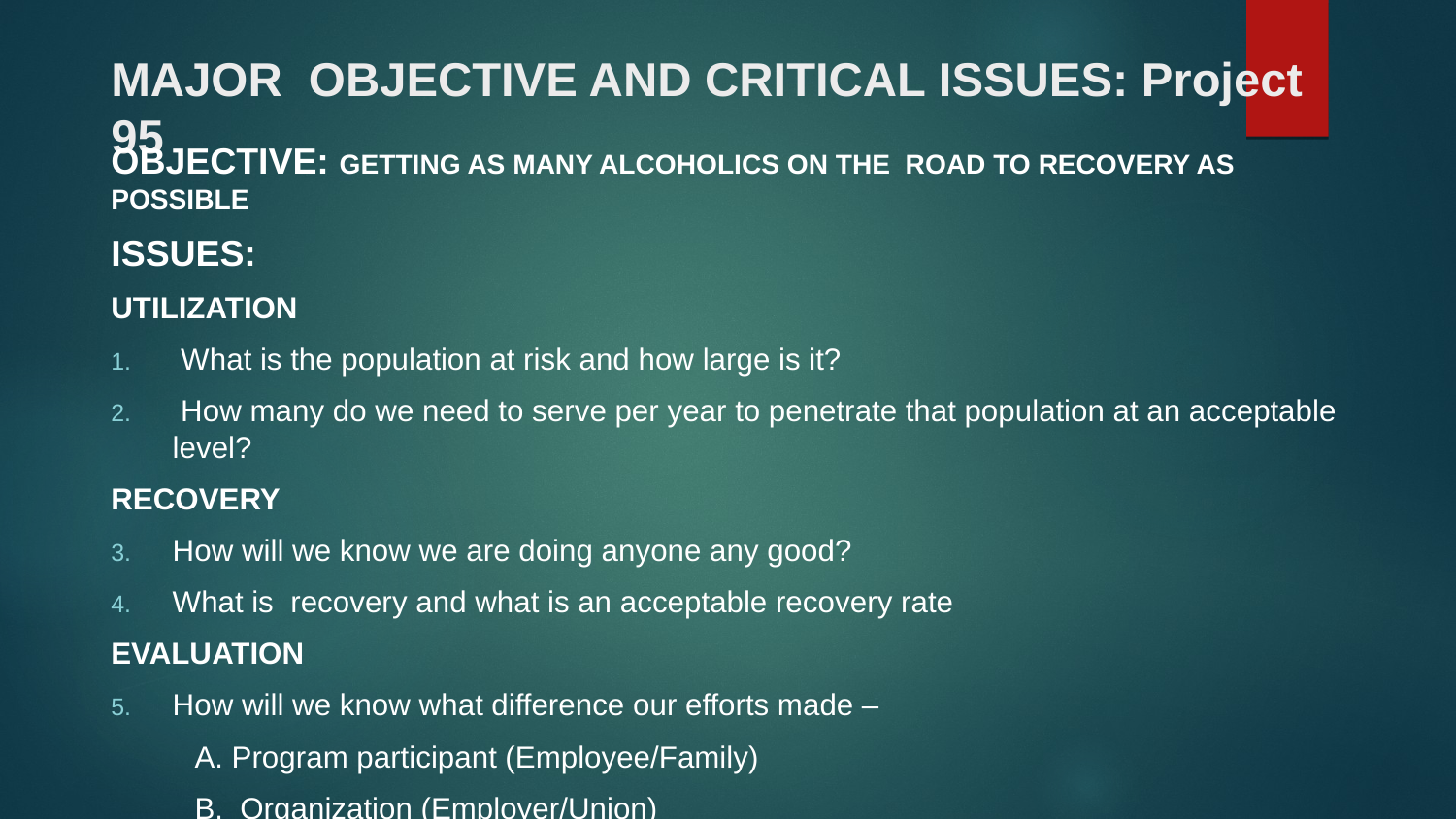## **IMPLEMENTATION AND OPERATION 1974-1984**

**Minnesota and United Airlines Nationally - Initial Core Technology** 

- **Defining the population at risk**
- **Written policy developed collaboratively**
- **Motivational Interviewer (A and R Resource)**
- **Identification and Referral**
	- Role of Supervision and Labor
	- Role of Family
	- Role of Company Doctor or Nurse
	- Peers and Self Referral
- ▶ Key Employee Orientation
- **Community Care Givers**
- **The Consultant**
- **The Administrator**
- **Volunteer Coordinators**
- **Confidentiality**
- **Evaluation**
- **1. Identification of** employees with behavioral problems of legitimate concern to the workplace via documented job performance problems.
- **2. Provision of consultation** by on-site expert about how to implement the policy avoiding legal problems that might be based in the job or job training.
- **3. Discussion with employees** by supervisor about job performance problems based on principles of constructive confrontation
- **4. Linkages of employee to counselling/community based treatment** most appropriate to the problem , insurance coverage and job/career in workplace and in context of agreements made with employee about needed performance improvement
- 5. Identify and selecting **community treatment appropriately** styled for employed people
- 6. Gradual but deliberate **change in workplace culture**  regarding acceptance, tolerance and understanding of behavioral health issues and recovery.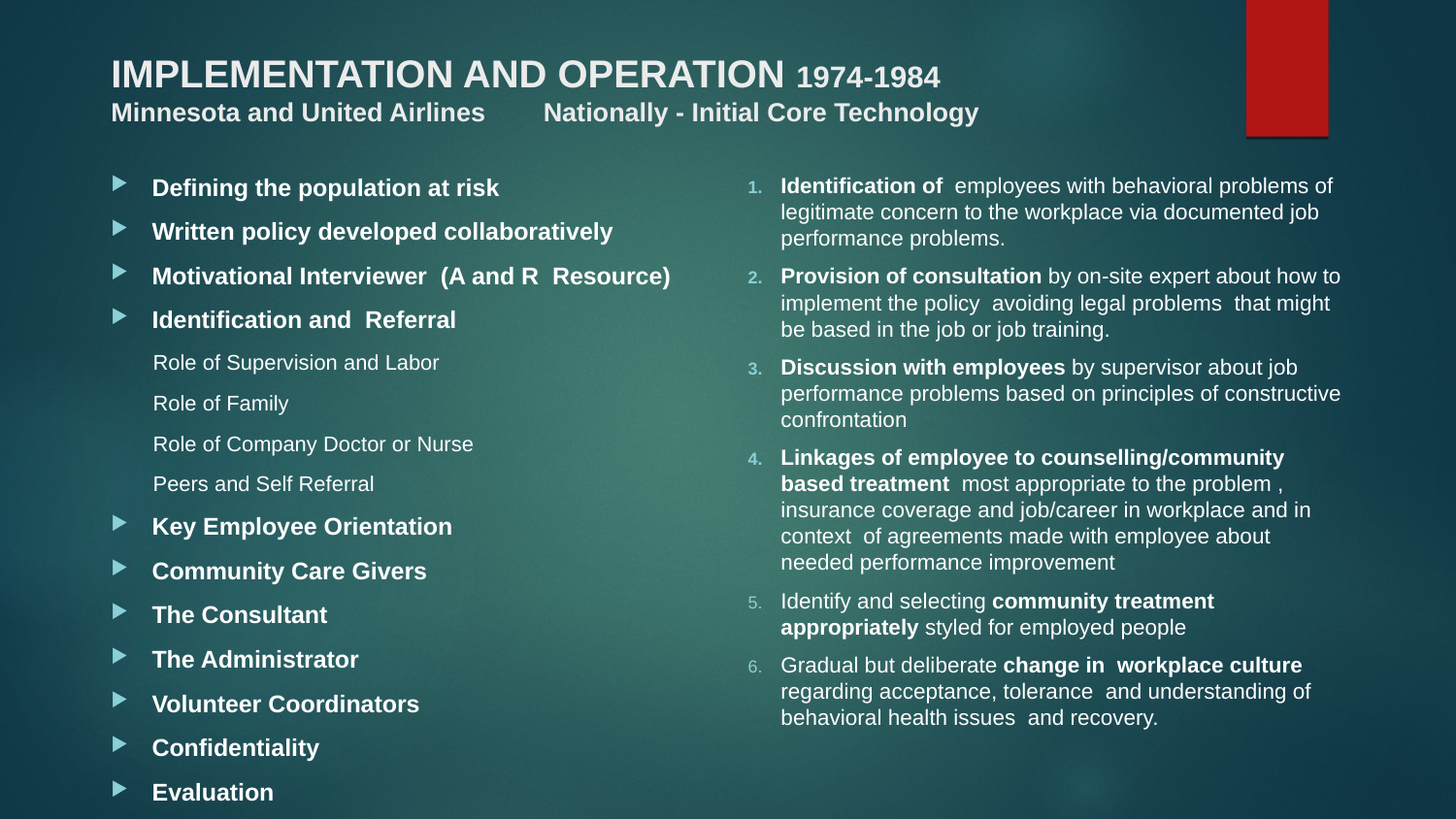# **EAPA CORE TECHNOLOGY 2011 to present**

- **1. Consultation** with, training of, and assistance to work organization leadership (managers, supervisors, and union officials) seeking to manage troubled employees, enhance the work environment, and improve employee job performance;
- 2. Active **promotion** of the availability of EA services to employees, their family members, and the work organization;
- 3. Confidential and timely **problem identification/assessment** services for employee clients with personal concerns that may affect job performance;
- 4. Use of **constructive confrontation, motivation and short-term intervention** with employee clients to address problems that affect job performance;
- **5. Referral** of employee clients for diagnosis, treatment, and assistance, as well as case monitoring and follow-up services;
- 6. Assisting work organizations in establishing and maintaining **effective relations with treatment and other service providers,** and in managing provider contracts;
- **7. Consultation to work organizations** to encourage availability of and employee access to health benefits covering medical and behavioral problems including, but not limited to, alcoholism, drug abuse, and mental and emotional disorders; and
- **8. Evaluation** of the effects of EA services on work organizations and individual job performance.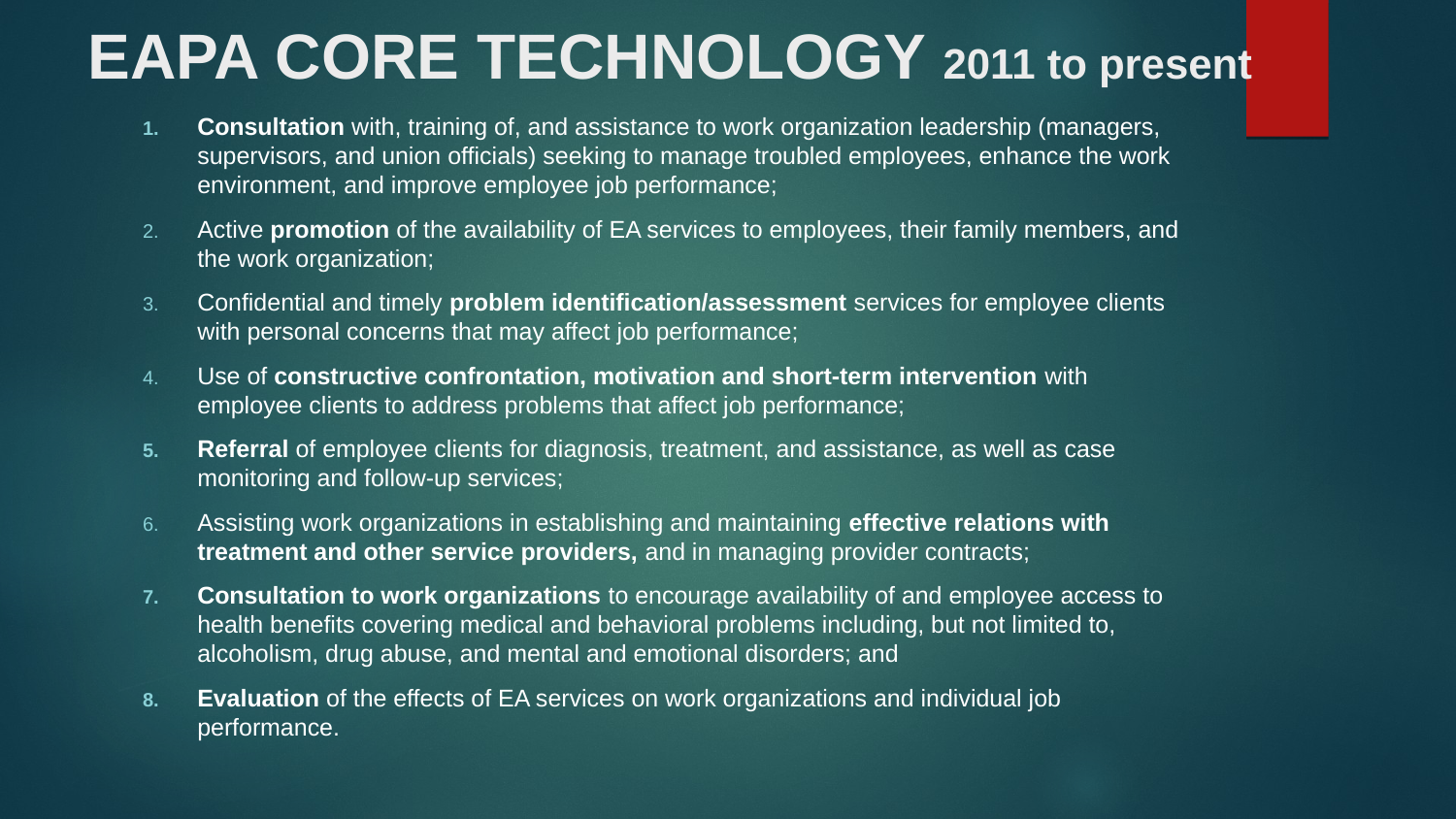## **III. POST Project 95: MAJOR OBJECTIVE AND CRITICAL ISSUES**

**OBJECTIVE: GETTING AS MANY CHEMICALLY DEPENDENT EMPLOYEES ON THE ROAD TO RECOVERY AS POSSIBLE**

#### **PROGRAM PARAMETERS**

- 1. What is the population at risk and how large is it?
- 2. How many do we need to serve per year to penetrate that population at an acceptable level?

#### **UTILIZATION**

- 3. Supervisory referrals job performance
- 4. Supervisory referrals non-job performance
- 5. Self referrals
- 6. Other sources: Family, medical, HR, etc.

#### **RECOVERY**

- 7. What is recovery and what is an acceptable recovery rate
- 8. How will we know we are doing anyone any good?

#### **EVALUATION**

- 9. How will we know what difference our efforts made
	- A. Program participant (Employee/Family)
	- B. Organization (Employer/Union)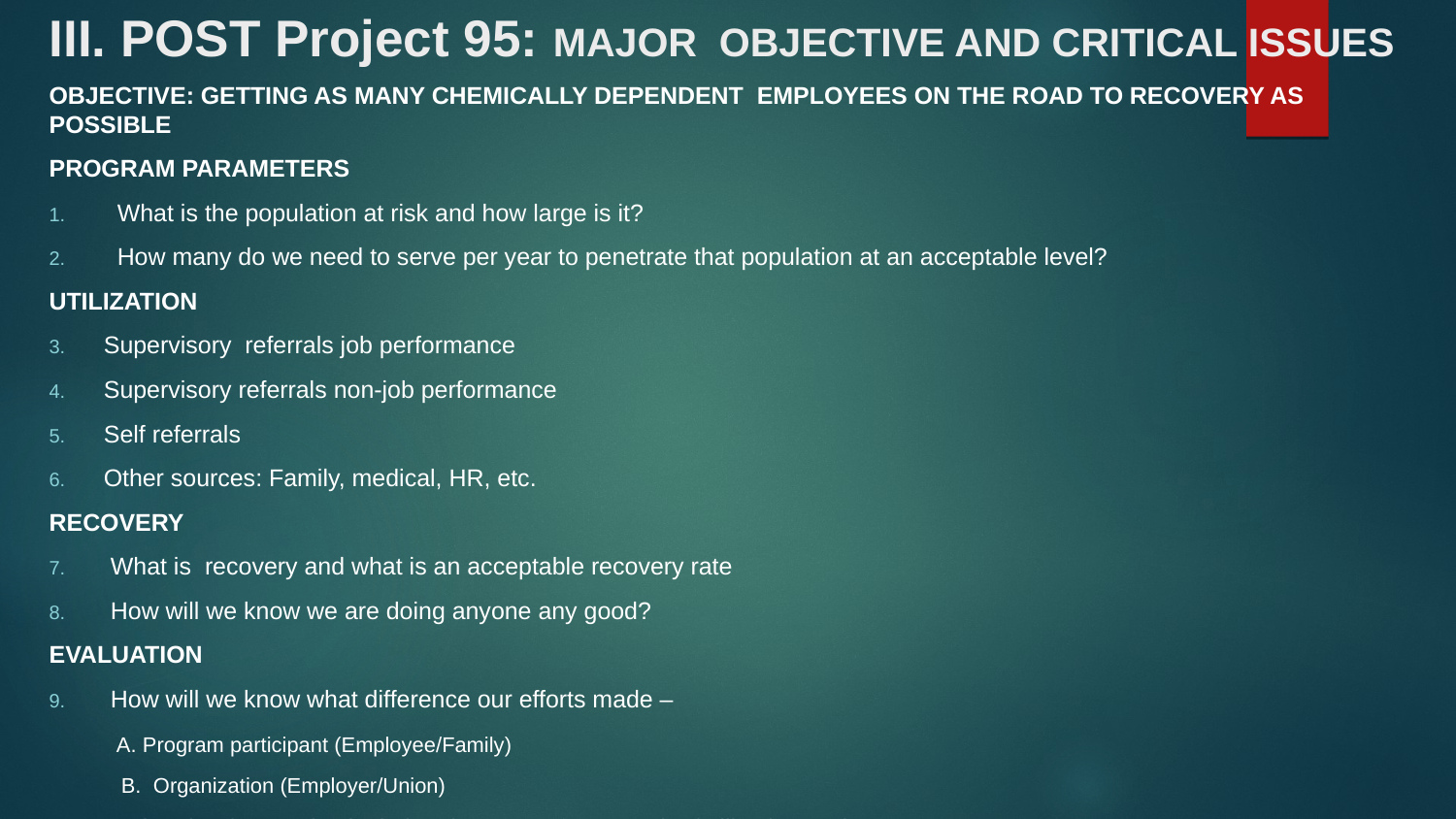## **Objective and Critical Issue: Program parameters**

**OBJECTIVE: GETTING AS MANY EMPLOYEES /DEPENDENTS WITH CHEMICAL DEPENDENCY AND OTHER ISSUES ON THE ROAD TO REVCOERY AS POSSIBLE**.

### **1. DEFINE THE TARGET POPULATION**

- A. Alcohol/drugs only -- 8% to 11% of employees (Cahalin, NCS, NIAA)
- B. DSM 5 including concrete (V-codes)29% current 48% life time(NCS, Kessler, et al)
- C. Everyone (No longer an EAP) 100% forever

### **2. PROGRAM SELECTION**

- A . OAP .78% (Wrich-unpublished)
- B. BROAD BRUSH (EAP) 2.08% (Wrich unpublished)
- C. Non-focused Concierge (less than the I & P in the general population)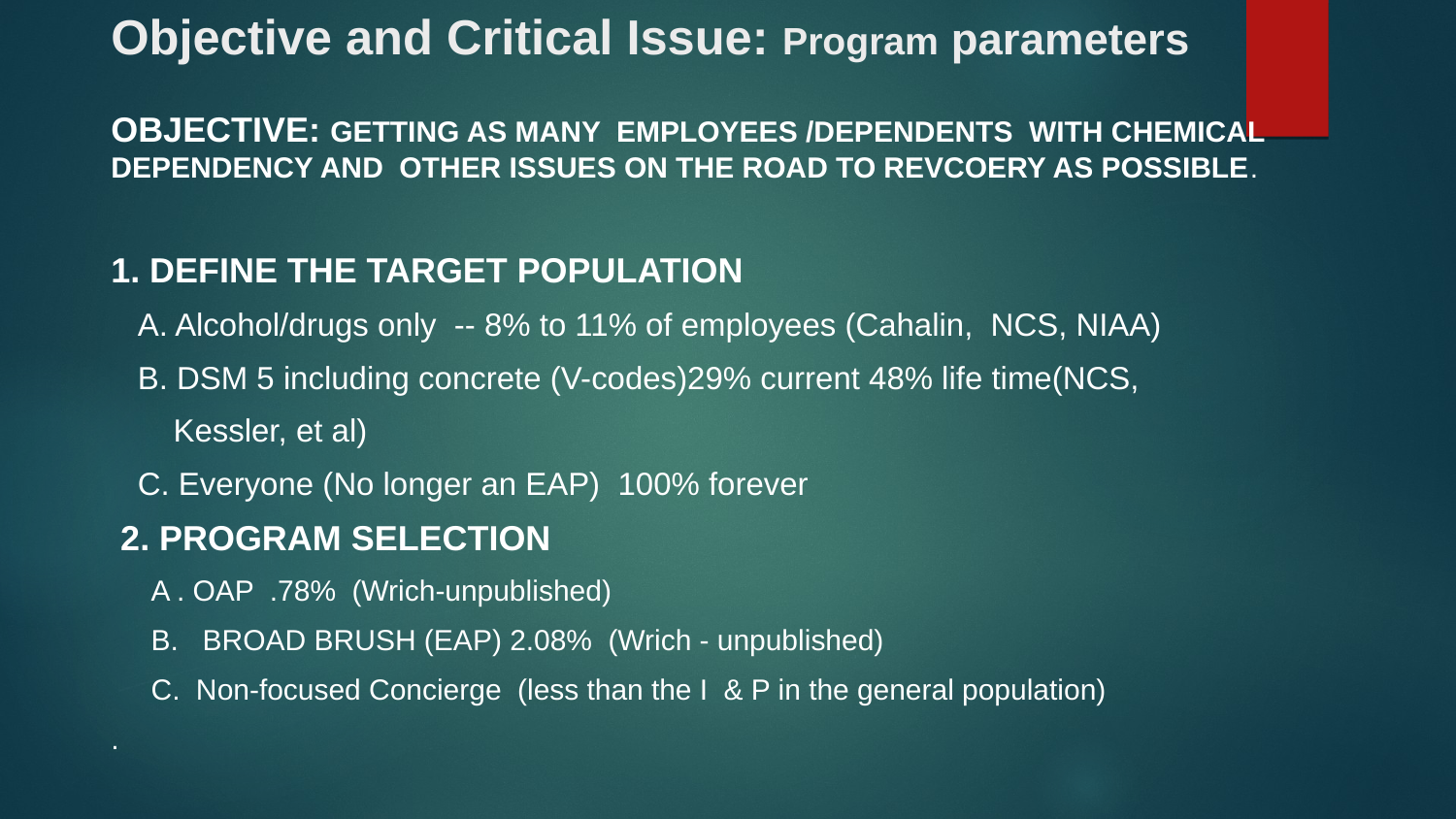# **Objective and Critical Issues: Utilization EDUCATING REFERRAL RESOURCES**

- **KEY EMPLOYEE ORIENTATION –THE WHO**
	- A. MANAGERS AND SUPERVISORS FROM THE CEO ON DOWN
	- B. LABOR LEADERS FROM THE UNION PRESIDNET ON DOWN
	- C. ANYONE ELSE IN THE WORKPLACE WHO WILL NEED TO ANSWER INQUIRIIES HR,

Medical, ETC

- **KEY EMPLOYEE ORIENTATION –THE WHAT**
	- A. WHAT THE PROGRAM IS
	- B. WHAT THEIR ROLE IS
	- C. HOW TO CARRY OUT THEIR ROLE
		- Job performance
		- Employee shares
		- Intuition
	- D. MAJOR TOOL –MILTON MAXWELLS'S OBSERVABLE SIGNS (next slide)

#### **KEY EMPLOYEE ORIENTATION –THE HOW**

United Airlines and other programs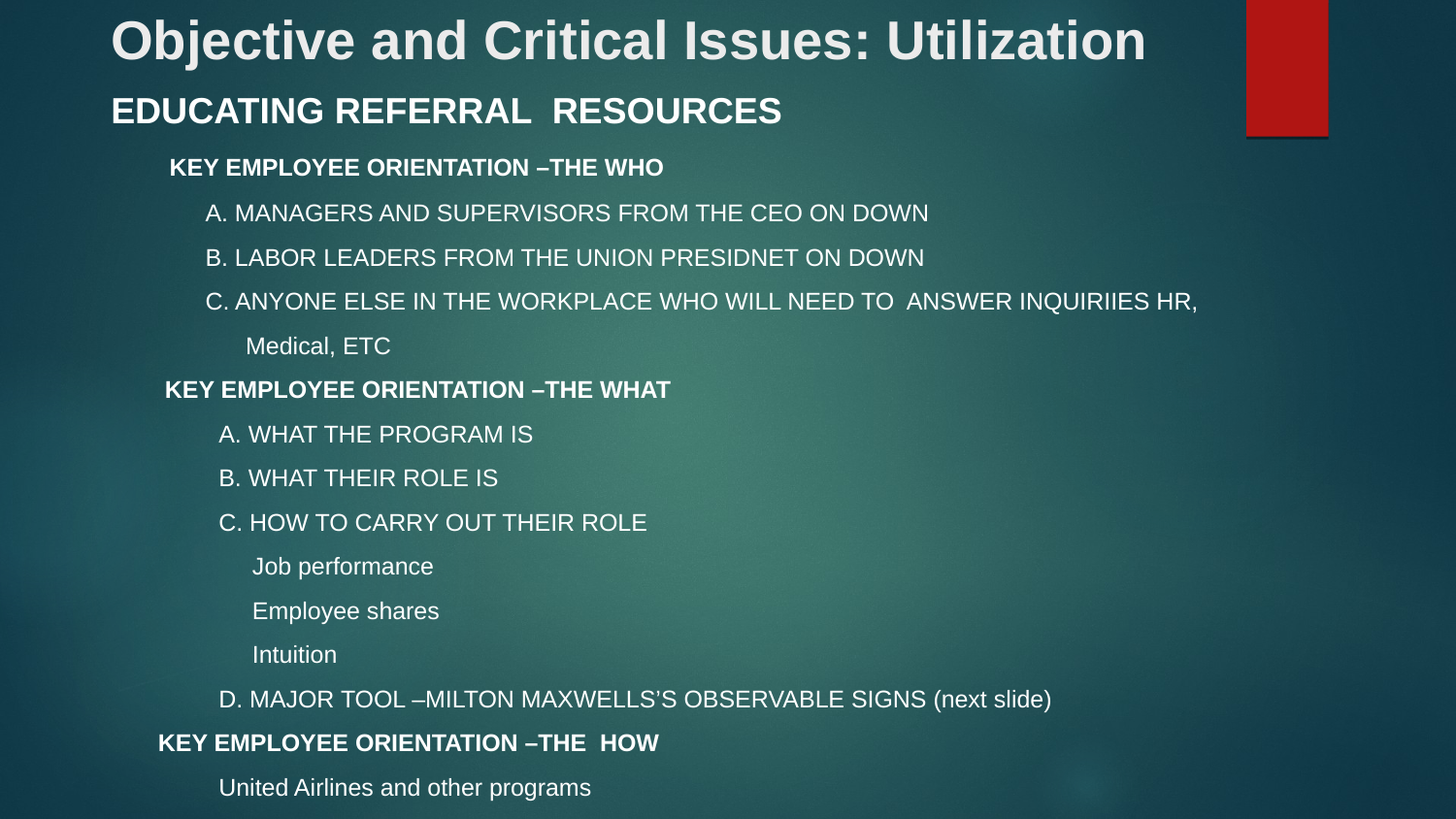**"Behavioral changes and occupational alcoholism programs" Milton Maxwell, MD Director CAS Rutgers**

**A study of observable but not-recognizable on-the-job behavioral changes reported by 406 male alcoholics**

> Withdrawal 93.2% **Irritability** Mood swings 85.4% On-the-job absenteeism 68.0% Deteriorating appearance **Mistakes** Stay-away absenteeism 51.5%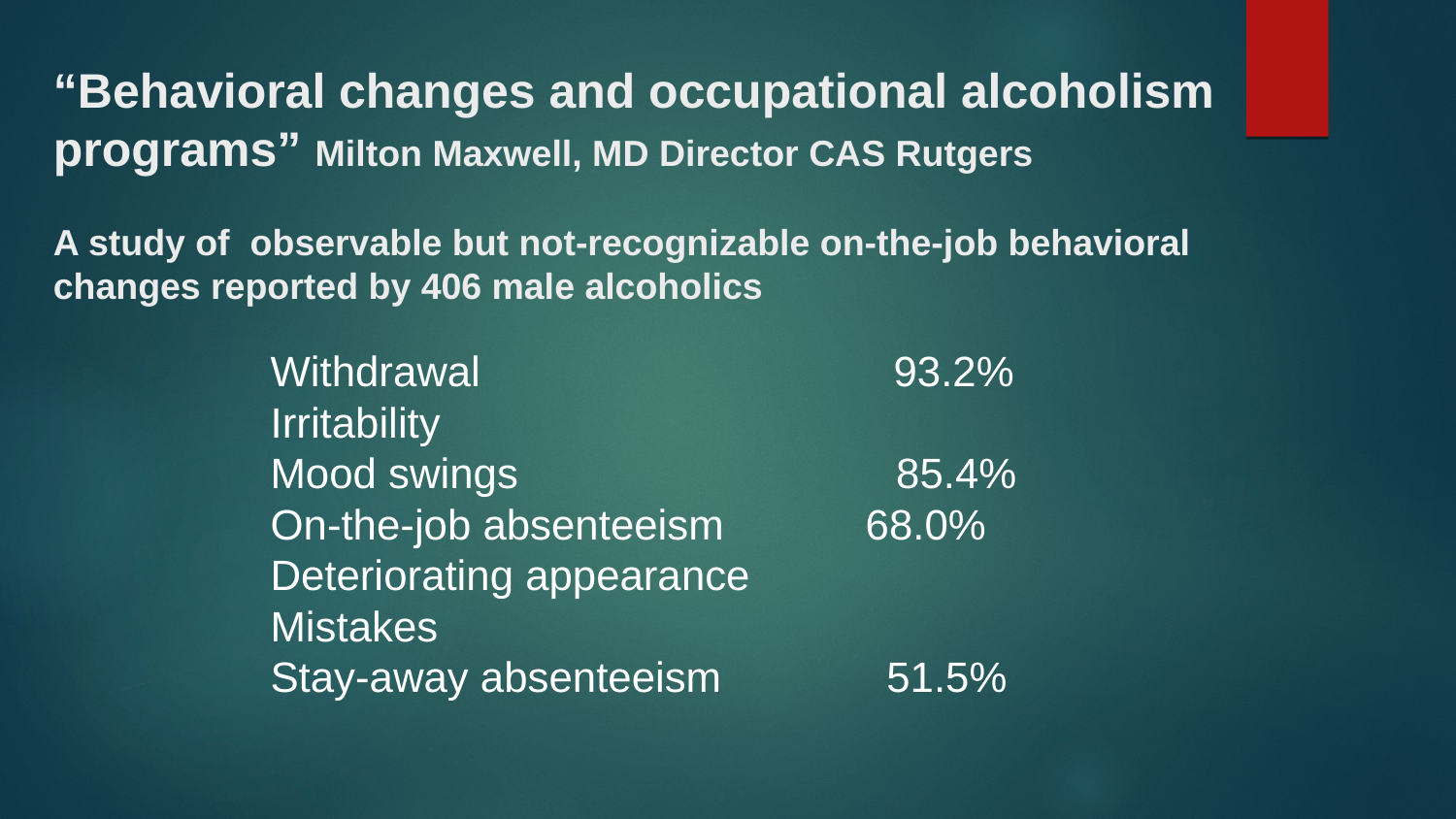# **Objective and Critical Issue: Recovery**

### **WHAT IS RECOVERY?**

### **Recovery def:**

- 1. Remediation of symptoms
- 2. Measurable improvement in life functioning
	- A. Personal
	- B. Job Performance
- 3. Measurable improvement in life style

### **WHAT IS AN ACCEPTABLE RECOVERY RATE?**

- 3. Substance Use Disorder: alcohol, licit, illicit, opioids, etc.
- 4. Affective disorders: MDE; bi-polar, etc
- 5. Anxiety disorders: Major anxiety, group anxiety, phobias, etc.
- 6. Other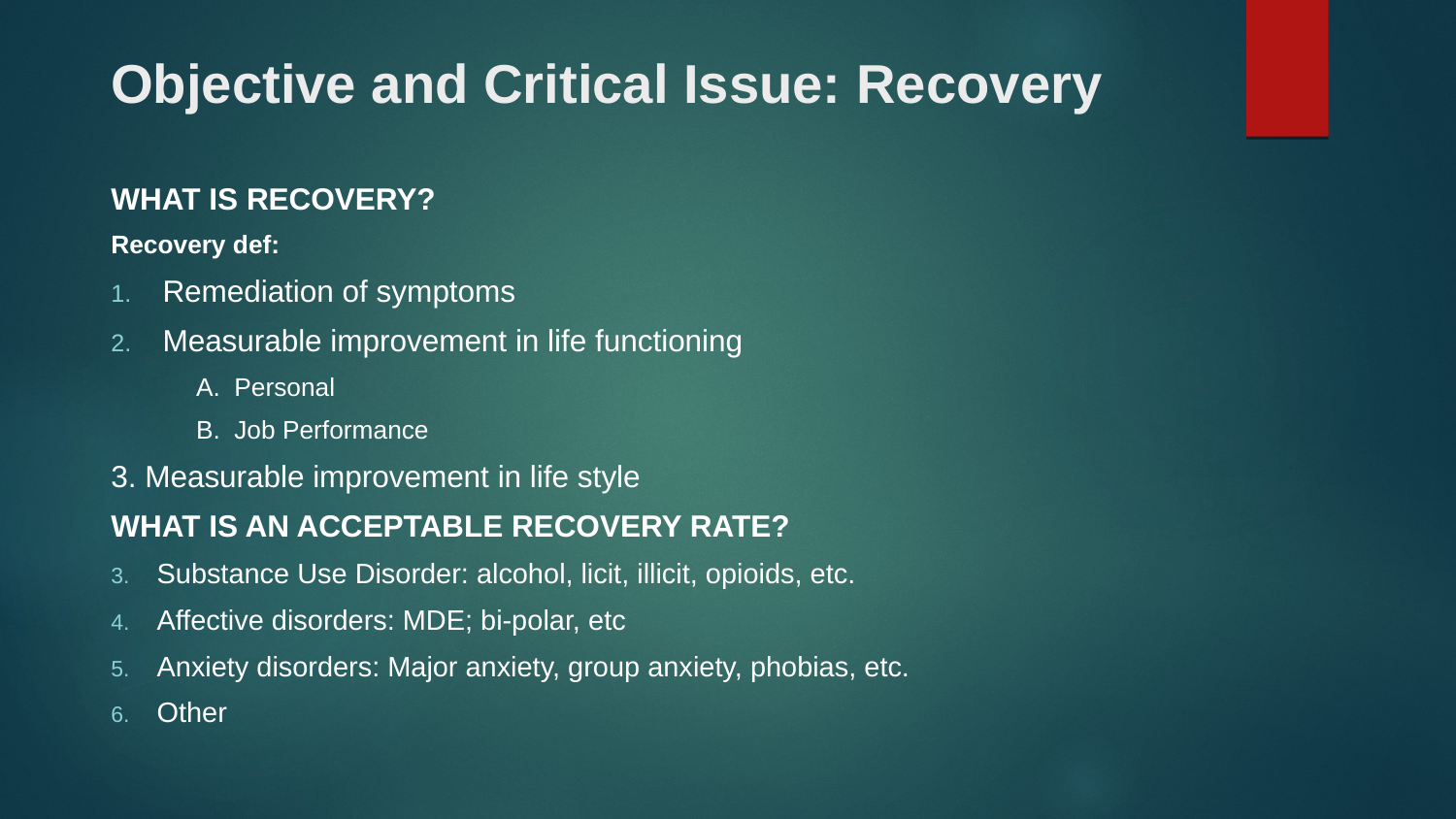## **Objective and Critical Issue: Evaluation participant**

### **HOW WILL WE KNOW WHAT DIFFERENCE IT MADE**

### **Penetration into the population at risk**

Employees (FTE Headcount / First time employee participants = utilization rate)

Dependents (Absolute number first time dependent participants)

### **Recovery rates**

### **Substance Use Disorders**

1 year continuous abstinence

Measurable improvement in life functioning

Measurable improvement in life style

Job performance indicators (pre/post program use)

### **DSM 5 Disorders**

Change in alcohol/drug use

Measurable improvement in life functioning

Measurable improvement in life style

Job performance indicators (pre/post program use)

### **Other issues**

Same criteria as DSM 5 Disorders Job performance indicators (pre/post program use)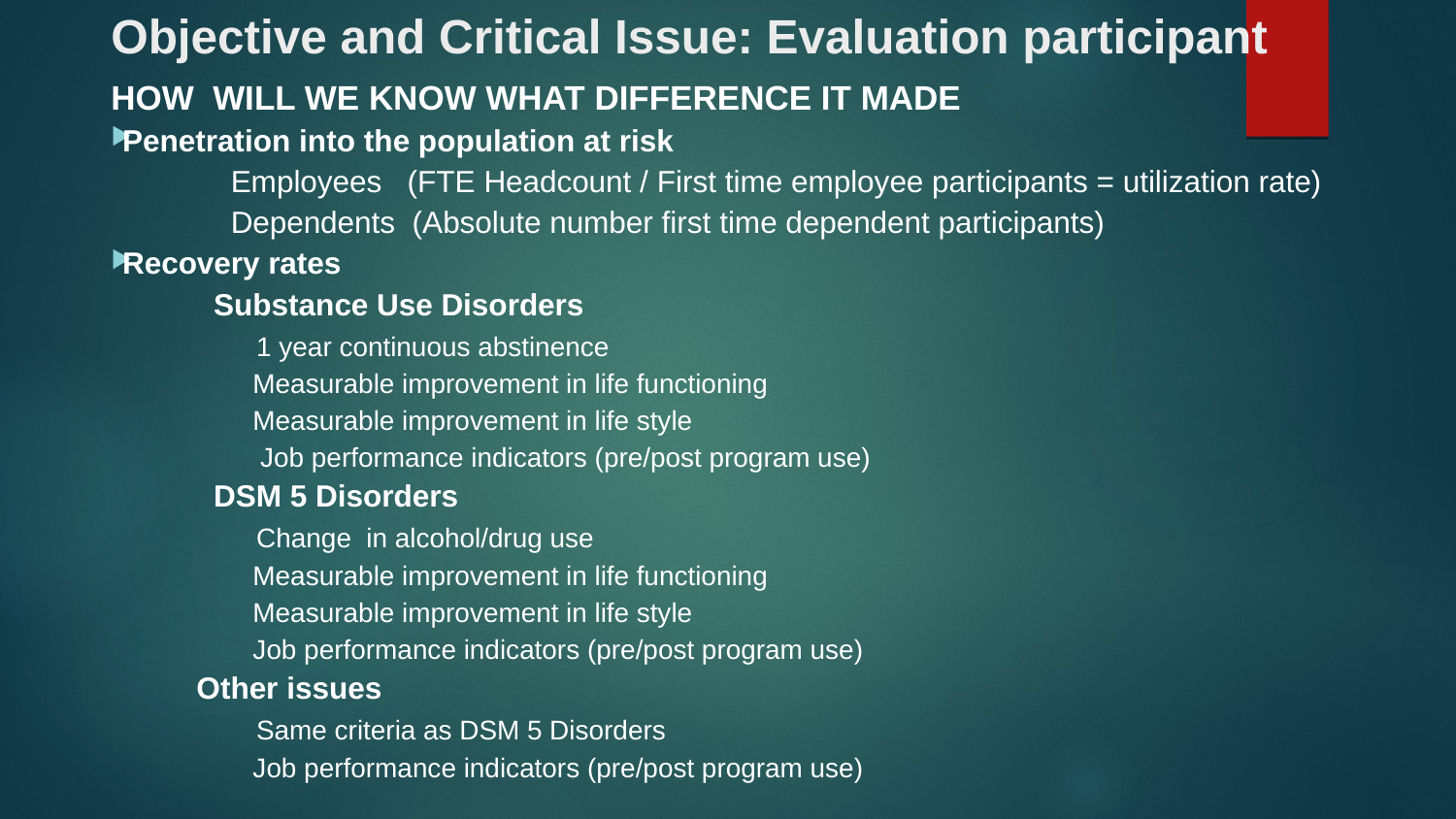# **Objective and Critical Issue: Evaluation Organization**

**Benefit to Cost Ratio Data**

Paid Sick leave – pre-post Medical benefits –pre-post Other Indicators (Maxwell's Observable signs) **Other Organizational Issues** Managers that manage Unions that represent

**Collecting the data** 

 Integrate client clinical follow-up with outcome evaluation HR Records Referral resource (with permission)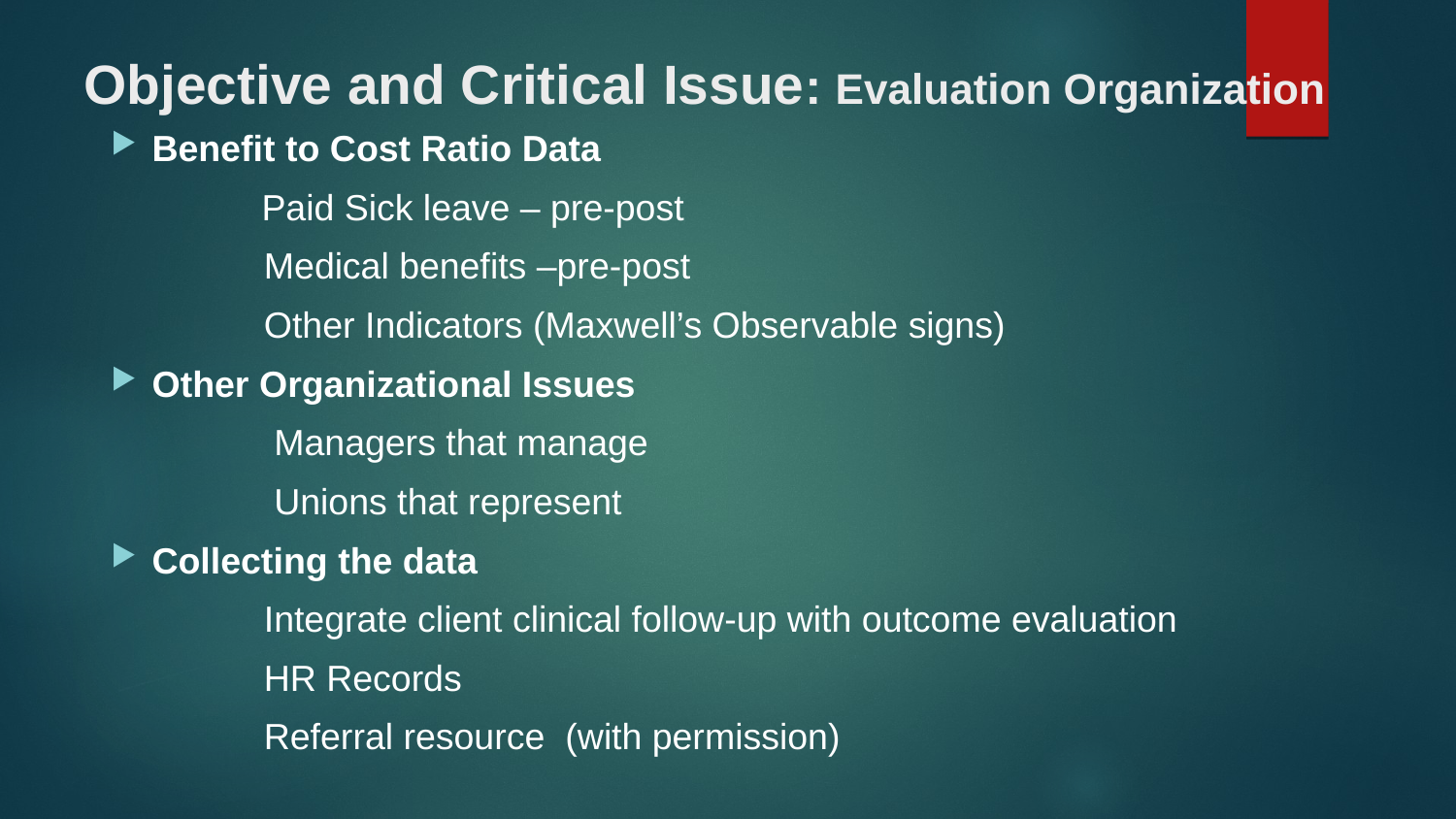# **Contemporary programs vs. the 1972 vision**

#### **WHAT AN EAP IS NOT:**

- **It is not industrial medicine**
- **It is not industrial psychology**
- **It is not industrial social work**
- ▶ It is not on-the-job treatment
- **It is not a refuge for sub-standard work-performers**
- **It is not a "witch hunt" or management cudgel**
- **It is not a substitute for effort of employee, family or friend to help resolve every day problems**
- **It is not a substitute for sound management**
- **It is not a labor arbiter or substitute for management union negotiation**
- **It is not everything to everybody**